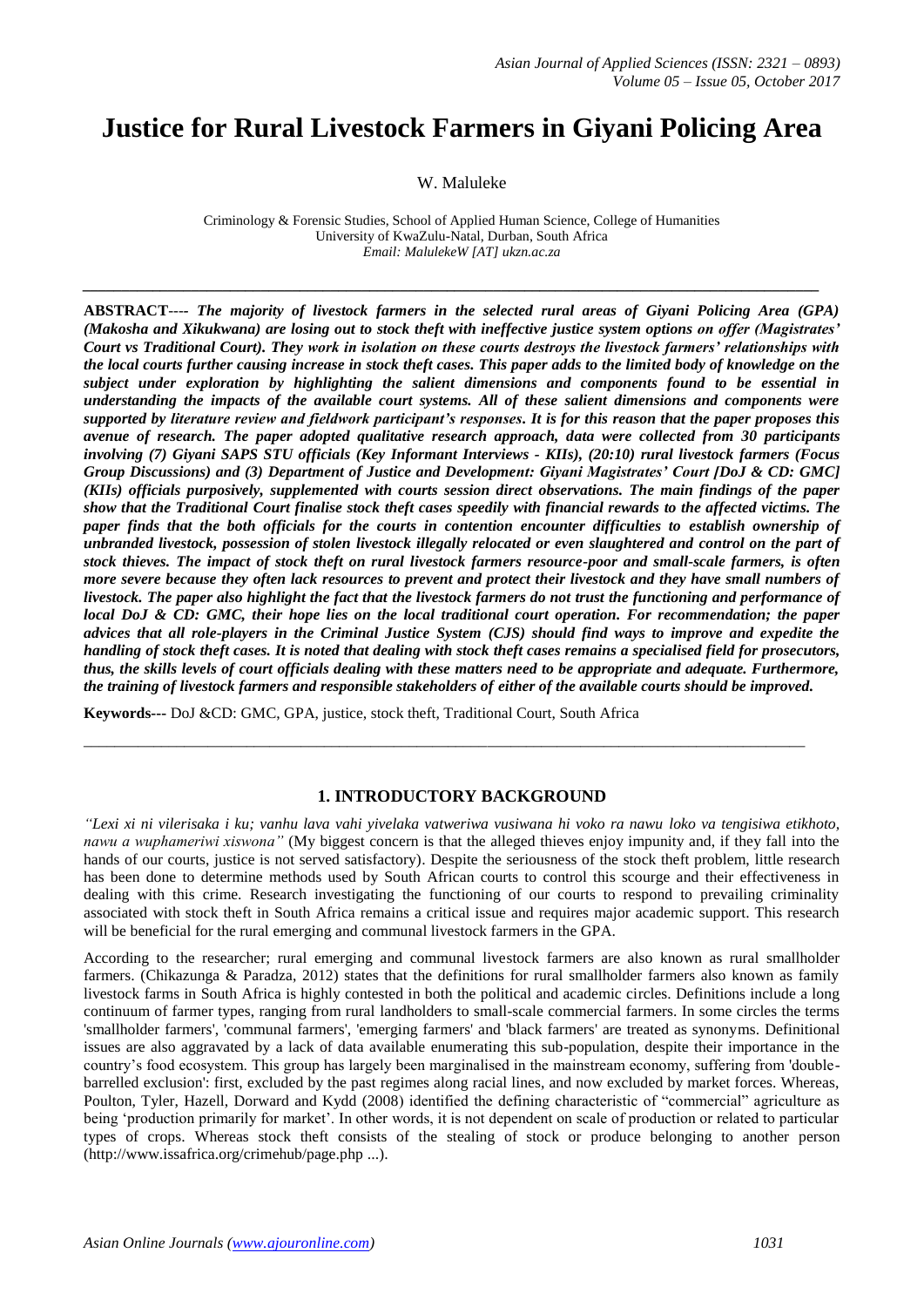This scourge ranges from stealing something for the pot to doing it on an organised scale (Geldenhuys, 2010). For the purpose of this paper, stock theft refers to stealing of domesticated livestock such as cattle, goats and donkeys with different identification methods used in denoting ownership. Some of livestock in dispute were unbranded, branded and over branded in the GPA.

In GPA, the livestock farmers resort to the Magistrates' court and traditional court respectively for stock theft legal recourse. It remains evident that the livestock farmers of Makosha and Xikukwana village, located in GPA of Limpopo province have put their trust in the traditional prosecution system with regard to stock theft in the area. This utmost trust has been shown by the number of stock theft cases dealt with or referred to the traditional justice system instead of relying on processes of the local Magistrate Court. It also cannot be argued that the traditional justice system serves the purpose of the latter court and recognised by the Constitution of the Republic of South Africa, 1996. Chapter 12 of the Constitution recognises the significance of customary law and section 212 (1) highlight the value of the role played by traditional leaders particularly in matters affecting local communities, stock theft being one amongst such scourge matters affecting the rural emerging and communal farmers of Makosha and Xikuwani villages of GPA.

Against the above background, Clack (2013) recognises the fact that agriculture is one of the cornerstones in any country's economy. Therefore, the different crimes committed within the rural agricultural communities need to be researched at all costs as they impact positively as a source of family sustenance to Makosha and Xikukwana villages of GPA respectively. Stock theft has evidently become a global and growing problem, which is more complex in nature than a mere property-crime related. Researchers in the field of humanities and related research areas neglect the importance of crimes committed in the rural areas of South Africa. To support these assertions, when comparing stock theft to other crimes in the country it may seem as a minor crime and because of this view research on the subject area has been neglected (Clack, 2013). Thus, the findings of this paper will fill the gap in the knowledge and understanding of stock theft crime within rural settings. Thus, the purpose of this article is to provide an in-depth profile of livestock farmers in the GPA regarding Magistrates' court and Traditional court deliberations to determine what can possibly motivate livestock farmers to opt for either of the identified courts and the importance thereof. The significance of this study lies in the fact that it will contribute to building knowledge in the existing justice-stock theft focused literature. Greater insights can be offered to the DoJ & CD: GMC and Traditional Court practices in responding to rural stock theft crime to develop better relationships with the local livestock farmers.

| Reported average(s) of stock theft cases in South Africa per year |                        |                                                     |  |  |
|-------------------------------------------------------------------|------------------------|-----------------------------------------------------|--|--|
| <b>Period(s)</b>                                                  | <b>Number of cases</b> | <b>Yearly monetary loss</b>                         |  |  |
| 2009-2013                                                         | 30 000                 | R750 million                                        |  |  |
| 2012                                                              |                        | R430 million                                        |  |  |
| 1 April 2013 to 31                                                | 56 954                 | R592 321 600                                        |  |  |
| March 2014                                                        |                        | Total figure of recovered cattle: 22 070            |  |  |
|                                                                   |                        | Total figure of lost cattle: 34 884                 |  |  |
|                                                                   |                        | <b>Estimated lost value of cattle: R363 793 600</b> |  |  |
| 1 April 2013 to 31                                                | 79 713                 | R <sub>135</sub> 512 100                            |  |  |
| March 2014                                                        |                        | <b>Total figure of recovered sheep:</b> 16 663      |  |  |
|                                                                   |                        | <b>Total figure of lost sheep: 63 050</b>           |  |  |
|                                                                   |                        | <b>Estimated lost value of sheep:</b> R107 185 000  |  |  |
| 1 April 2013 to 31                                                | 34 988                 | Total figure of recovered sheep: 10 600             |  |  |
| March 2014                                                        |                        | Total figure of lost sheep: R47 556 00              |  |  |
| 2014                                                              |                        | R500 million                                        |  |  |

# *1.1 The problem framework*

|  | Table 1: South African stock theft reported cases |  |
|--|---------------------------------------------------|--|
|  |                                                   |  |

Sources: Maré (2014), Radebe (2012), South African Press Association [SAPA] (2014) and Doorewaard (2015).

In South Africa 80% percent of the land is mainly suitable for extensive livestock farming (Department of Agriculture, Fisheries and Forestry [DAFF], 2012). The existing literature indicates that stock theft is nothing new to livestock farmers and is considered by some to be as old as farming itself (Clack, 2013). All provinces in South Africa are affected by stock theft and it is a property-priority crime in most of the provinces, GPA included. The South African crime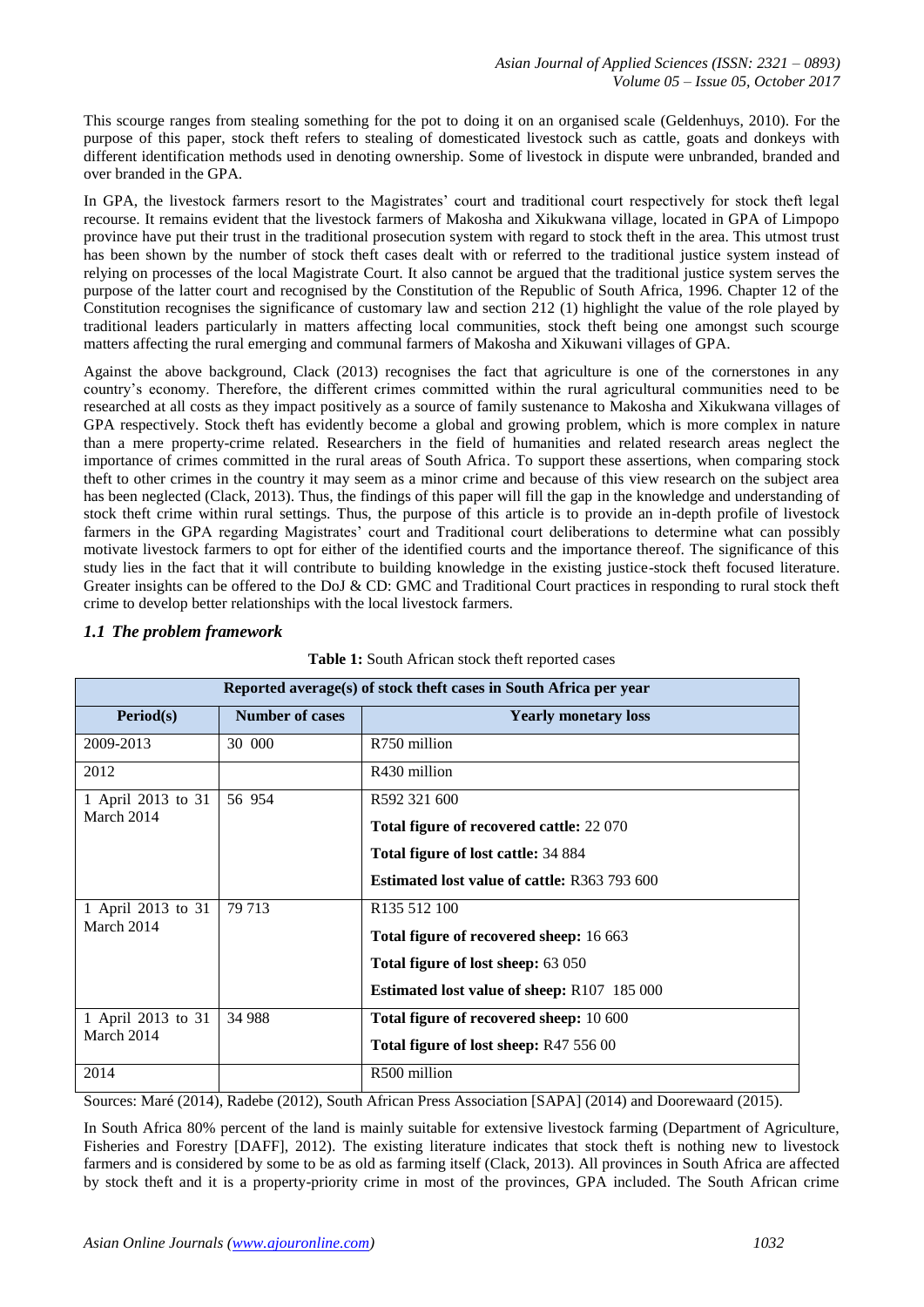statistics show that the occurrence of stock theft has increased in the past few years and affects both the commercial and emerging farm sectors (Parliament Monitoring Group [PMG], 2010). In the year 2012 stock theft caused estimated losses of R 300 million further crippling the South African red meat industry (Red Meat Producer's Organisation [RPO], 2012). More worrying factor is that the official stock theft numbers and value of losses are shown to be under estimated (Clack, 2013; Scholtz & Bester, 2010) therefore; the true value of losses may be much more than these indications. As more farmers leave the industry because of stock theft more pressure is placed on food security in a country which is already a net importer of red meats (Bureau for Food and Agricultural Policy [BFAP], 2012; RPO, 2012).

Stock theft remains one of the biggest challenges; affecting the emerging farmer, commercial farmer and the community alike, Geldenhuys (2012). This practice is adversely and rapidly becoming a big threat to livestock farmers, affecting profitability and therefore the sustainability of the industry. In 2013/2014 financial year livestock valued at R2 billion was stolen (Sitole, 2015).

In the year 2012 it was reported that stock theft had cost the South African economy more than R430 million, and the year 2014 saw this figure exceeding well over R500 million (Radebe, 2012; SAPA, 2014 as cited in Doorewaard, 2015).

Despite the above indications on table 1, the number of stock theft cases in South Africa, one can still factor that the official stock theft statistics and value of losses are shown to be estimated, (Clack, 2013), thus the true value of losses indicated here may be much more than what is stated. As a result, Stock theft has far-reaching effects, rural communities struggle to make out an existence from meagre incomes in a harsh rural environment. In emphasis, households reported about 1.4% of theft of livestock as one of the commonly experienced crimes during the period April 2012 to February 2014. Furthermore poultry theft was perceived to be the most common crime estimated at around 2 018 (12,7%) and most feared crime as well, estimated at around 1 726 (10.9%) by households during April 2013 – March 2014 period across South Africa, (Victims of Crime Survey, 2013/2014:3&8). Furthermore, approximately 45 000 cases of stock theft are reported for court purposes per year, and only about 8 000 cases go to court. More than 500 of the court cases, involving more than 3 000 exhibits, use evidence obtained from Deoxyribonucleic Acid (DNA) analysis. About 95% of these cases are resolved and suspects are prosecuted, Mapholi (2015).

Considering the above discussion, the occurrence of stock theft in Giyani for the past five years reflects the following:

| <b>Precinct</b> | <b>Crime</b> | <b>Number of years</b> |      |      |      |      |
|-----------------|--------------|------------------------|------|------|------|------|
| Givani          | Stock theft  | 2011                   | 2012 | 2013 | 2014 | 2015 |
|                 |              | 58                     |      | 36   | 43   | 39   |

**Table 2:** Number of stock theft reported cases in Giyani (2011-2015)

Source: Crime Stats South Africa (2011-2015).

From the table above it appears that available statistics on reported stock theft cases across GPA have been unstable over the last five years reporting periods. 2012 recorded large number of reported stock theft cases in the GPA while 2013 reflect a sharp drop in stock theft reported cases with almost 50% witnessed. However, it should be highlighted these indications are not the true reflection of stock theft escalation across the country. While official statistics have put the daily stock theft figure for South Africa at 82 cases the National Stock Theft Prevention Forum (NSTPF) believes the true number per day is actually four times that. This as the Forum is appealing to farmers who had their livestock stolen to report cases to police. The Chairperson of the NSTPF Willie Clack says their figures show that stock theft cases are under-reported by about 63%. *'If we look at the amount of stock theft cases per year in South Africa, we have about 29 000 cases that have been reported, which in essence means 82 per day, instead of the 360 that should be reported. So we are actually receiving a bad end from our government and we only created this problem for ourselves.'* (Clack as cited in Kubheka, 2015)*.* Furthermore, the impact to this crime suggest that stock theft is a crime familiar to the livestock farming sector and it does not only holds financial implications but has the ability to harm its victims psychologically and emotionally (Clack & Kruger, 2014 as cited in Doorewaard, 2015). Some claim that the gravity of the crime is not taken seriously despite its negative impact to the local economy.

# **2. GENERAL OBJECTIVES**

The paper was aimed at providing an in-depth profile of livestock farmers in the GPA regarding the selected courts deliberations of DoJ & CD: MGC and Traditional Court to determine what can possibly motivate the rural livestock farmers to opt for either of the mentioned courts in the year 2012-2014.

# *2.1 Specific objectives are:*

- To conduct a profile of livestock farmers in the GPA regarding available courts options;
- To determine the courts rate and assess the current position of either of the chosen court;
- To determine the level of satisfaction attained by rural livestock farmers regarding the available justice options;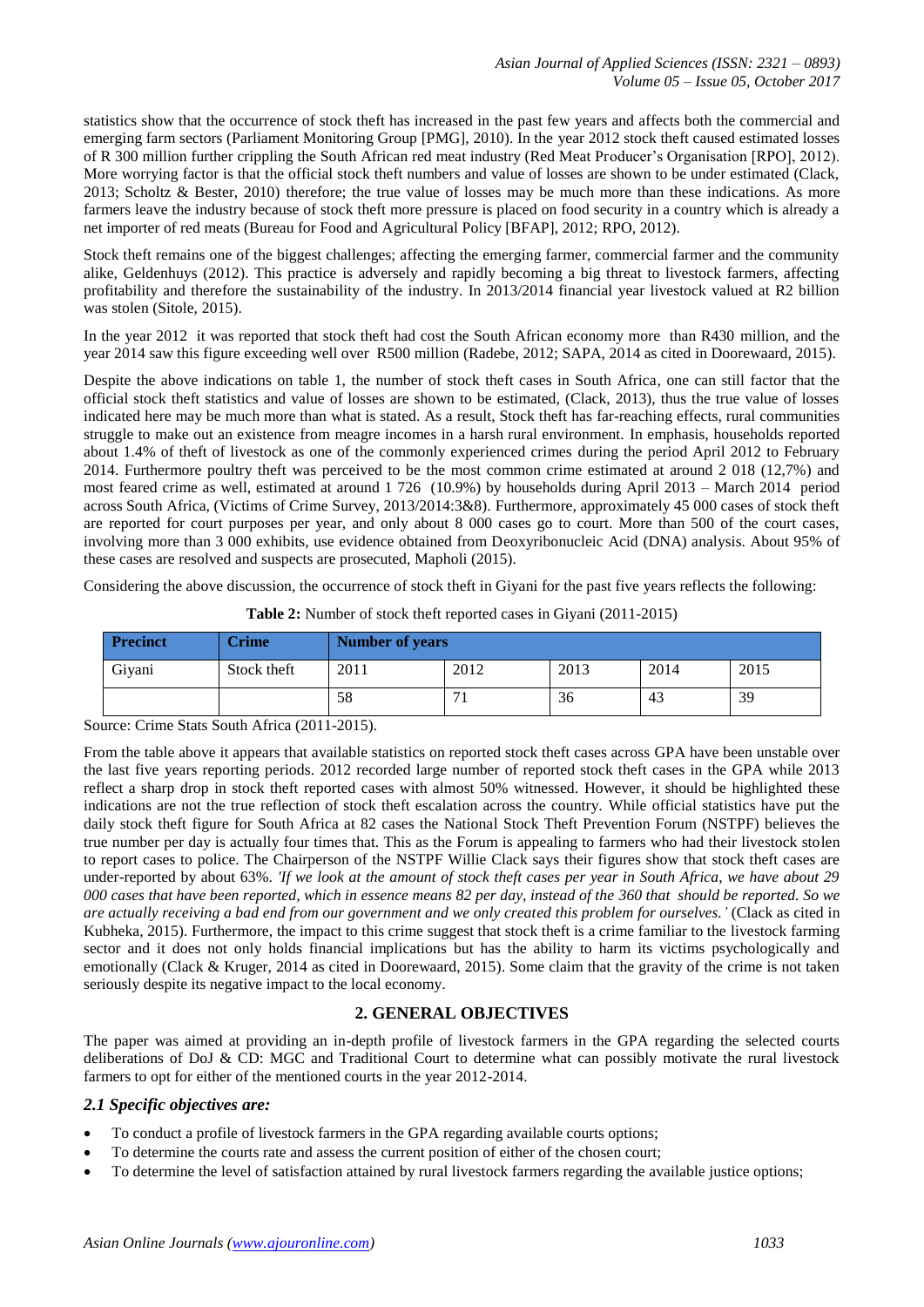To determine the challenges the rural livestock farmers are facing in accessing the available justice options and suggest possible solutions.

#### **3. RESEARCH METHODOLOGY**

#### *3.1 Description of the Study Area*

Greater Giyani Local Municipality was established in 1969, South Africa. Greater Giyani Local Municipality has a population size of 244217, which makes it the second largest municipality in terms of population contribution (22%) in the Mopani District. According to Census 2011, 99,5% of the population are black African, with the other population groups making up the remaining 0,5%. It is an administrative and commercial centre of the Mopani district and the former capital of *Gazankulu*. Greater Giyani Local Municipality derives its name from the town Giyani, which is a Tsonga word meaning 'a place where people dance' and 'a land of the friendly people'. Giyani is also rich in cultural history with royal families dating back as far as 1822. The town of Giyani is located approximately 185 km from Polokwane, 100 km from Thohoyandou and 550 km from Pretoria. The municipality covers about 2 967 km2 land area. Its eastern section borders the world famous Kruger National Park, with *N'wamankena* Village to the west, *Mphakani*  Village to the south, and the Klein Letaba River to the north. The Municipality is demarcated into 30 wards and has 60 councillors. The ten traditional authority areas comprise 91 villages. Giyani town is the only town within the municipality and attracts most of the people from around the district [\(http://www.statssa.gov.za/](http://www.statssa.gov.za/) …).

#### *3.2 Data collection Technique*

For the purpose of this paper, a qualitative research approach was adopted to collect data while following phenomenology paradigm to strengthen the epistemological foundation of the paper, the perspectives on this paradigm suggest that it is an anti-positivist approach that upholds the natural scientific method as a norm in human behavioural research, by studying people's perceptions, cognitions, interpretations and beliefs regarding their immediate social setting (Matlala, 2012). This paper provided an in-depth profile of rural livestock farmers' available choices in line of Magistrate's court and Traditional court deliberations of stock theft cases in the GPA. This was done through Focus Group Discussions (FGDs), Key Informant Interviews (KII), and direct 6:3 court sessions observation schedules for the period October to November 2012. The attended cases were still to be finalised and the information was retrieved as the court proceedings commenced.

The participants of the study were chosen using purposive sampling; all residing and employed within GPA. The FGDs consisted of the following: rural livestock farmers (20:10 from each village) and KIIs were conducted with three DoJ  $\&$ CD: GMC personals (Senior Prosecutor, Control Public Prosecutor; Court Interpreter). Overall 23 study populations were selected. Gender, age, educational background, and socio-economic differentiation did not play a role. All 23 participants were Tsonga-speaking Africans; the participant's selection was based on their knowledge of stock theft prevalence in the GPA of Limpopo Province; been a victim of this crime; and, been a member of the selected communities affected by this crime.

The analysis of information gathered by means of unstructured interviews is based on the interviewer's record. During this record-taking process, the interviewer took notes, with a view to writing a more detailed, and complete, report afterwards. Voice recorder was used when interviews were conducted, with the view to transcribing the information gathered at a later stage. The researcher then organised the data by categorising it based on themes, concepts, or similar features to achieve the trustworthiness of collected data in terms of credibility, dependability, conformability and transferability. Leedy and Ormrod (2005) who stated that data analysis takes place whenever theory and data are compared further argue this.

This paper was compiled in line with the University of South Africa Policy on Research Ethics (2007). Thus, the honest reporting on the application of research design and method applied, as well as the fact the permission was sought from the management of SAPS, Magistrate's Court and local Traditional Leaders and from all of the participants asserts to the ethical manner in which this paper was drafted. None of the research participants was exposed to inhuman practices.

# **4. RESULTS AND DISCUSSION**

#### *4.1 Processes of Magistrate Court towards stock theft cases*

To this course, the Magistrates' courts form an important part of the judicial system, as it is where ordinary people meets the justice system daily. In terms of the Magistrates' Act of 1993, all magistrates in South Africa fall outside the ambit of the Public Service. The aim is to strengthen the independence of the judiciary and full jurisdiction was conferred to courts in rural areas and former black townships that exercise limited jurisdiction and depend entirely on the main courts in urban areas to deliver essential justice services. On the other hand, there are traditional courts (formerly chiefs' courts) in traditional community areas in rural villages.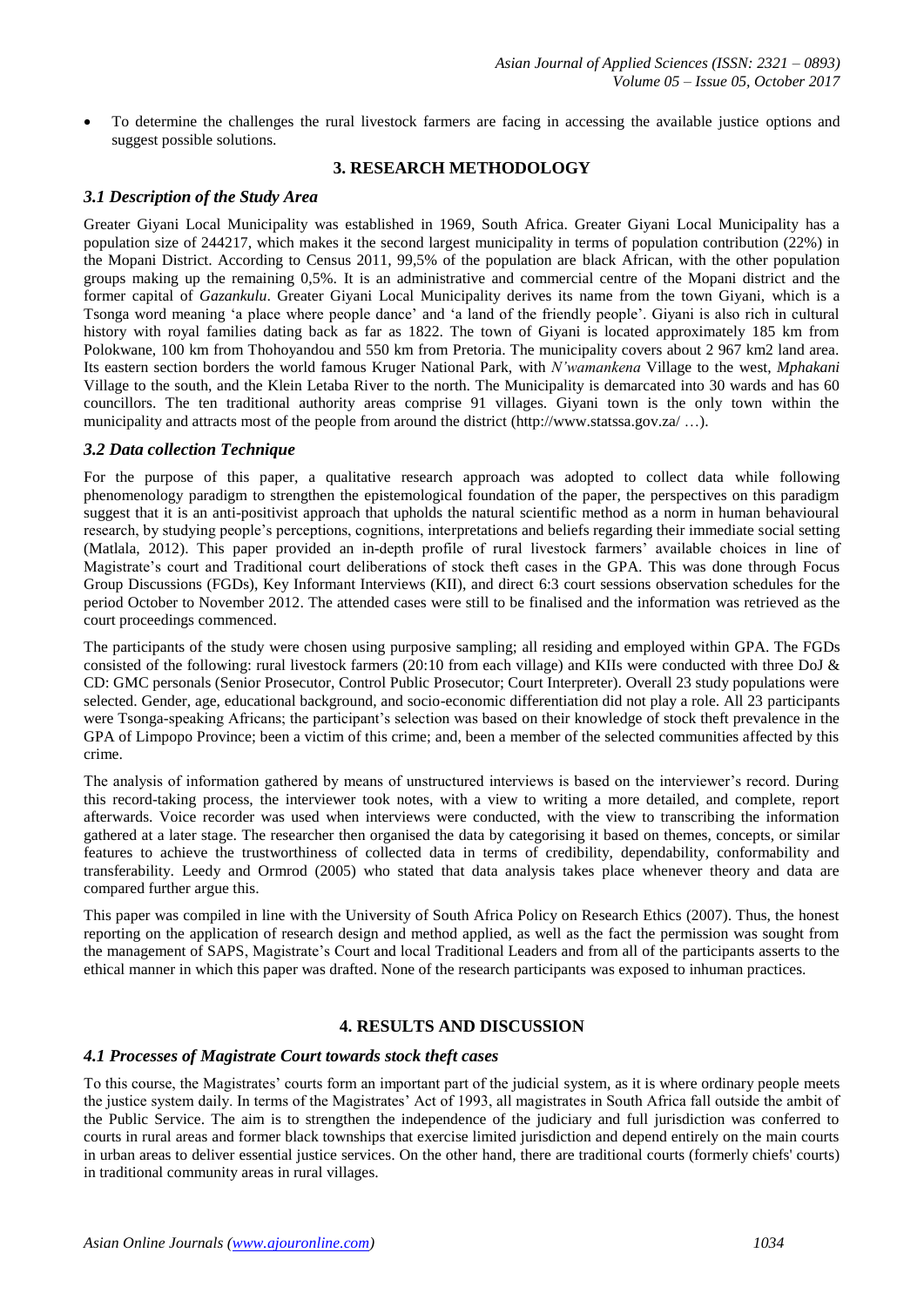The judicial functions of traditional leaders are regulated in terms of the Repeal of the Black Administration Act and Amendment of Certain Laws Act (Act No. 28 of 2005), (South Africa Government, 2016). However, according to Van Heerden (2011:17) when a court convicts a person of a crime, it follows a rather complex process before it decides on an appropriate punishment as it needs to take several aspects into consideration that are based on the facts of the case before the court, evidence in mitigation, the interests of the victim and other parties involved, and the court's observation of the occurrences in the courtroom. Thereafter, the carefully determined and appropriate sentence imposed, for example, a term of imprisonment, always includes objectives to be reached with that specific penalty, namely compensation to the victim, to serve as a deterrent, rehabilitation of the offender and prevention of further criminal acts.

In order to determine available justice options for livestock farmers in the GPA of Limpopo Province, the stock theft court session observation schedules were used to collect data for the study. The researcher was attempting to ascertain the fairness of the Justice System as offered by the DoJ & CD GMC and the Traditional Court toward stock theft victims. This is what transpired:

During this period  $(4<sup>th</sup>$  of October 4 of November 2012), the researcher was able to attend Three stock theft court sessions – Two (2) at the DoJ  $&$  CD GMC, and the other one (1) at the Xikukwana Traditional Court. The first court case at the DoJ & CD GMC involved Raider Mathebula (46) – said to be "one of the kingpins most feared in the stock theft 'business". To show their grave concerns, during the court session, members of Mahlasegi Cluster Livestock Forum (MCLF) from various areas in the Mopani and Vhembe districts came in numbers, chanting their wish not to see him released, and together with the other five co-accused," reported Chauke (2013). The other five suspects (Jan Shiviti, 32, Bennett Phosa, 32, Aubrey Manyike, 31, Joshua Mhlongo, 49, and, Dzingai Moyo, 30) were cited in the case, "State v J. Shiviti and five others  $-$  RG77/2012 on the court roll." Among the Five (5) co-accused, one of them was a butchery owner from N'wamitwa village who was out on Twenty Thousand R20.000 bail as a first offender; one of his associates was also out on free bail. The other Four (4) were still in custody, by the time the study was conducted. The case in question was then postponed to 22 and 23 April 2013 for further hearing to allow the state to call more witnesses. Chauke (2013) asserts that this case was characterised by the battle between the State and the lawyers of the accused, with the need for more witnesses to be called by the State. The case has been in-and-out of court, since July 2012, when the suspects were arrested.

Farmers around both Mopani and Vhembe districts have been following it closely to ensure its success. Speaking after the postponement, the secretary of the *Mahlasegi* Cluster Livestock Forum (MCLF), Mr. Famanda Hlavangwani, said the Forum was pulling all strings to make sure that the suspects stayed in jail for a long time: *"Leswi hiswi lavaka i ku vona vavanuna lava, va pfaleriwa nkarhi wo leha, hita kota kuma nkarhi nyana wa ku fuwa swifowu swa hina kuya emahlweni, a ku na swin'wani"* (All we want is to see these men put away, so we can have a little chance to grow our herds again, and nothing else). The Forum represents rural livestock farmers from the Malamulele, Hlanganani, Sekhukhune and Giyani areas.

The suspects remained in custody and the charges brought against them were as follows:

- Stealing of stock and produce in February 2012, belonging to the under-mentioned individuals:
- Two cows of John Nkuna (72 years of age);
- One bull of Samuel Risenga Chauke (66 years of age);
- Five cows of Mkhacani Thomas Mashibye (48 years age);
- Six cows of Ben Magezi Maswanganyi (85 years of age) (Mr. Maswanganyi lost 17 herds of cattle during the incident, but 4 were found at the crime scene, while the other Two (2) were not found);
- Contravening the Meat Safety Act (Act No. 40 of 2000). This Act serves "to provide for measures to promote meat safety and the safety of animal products; to establish and maintain essential standards in respect of abattoirs; to regulate the importation and exportation of meat; to establish meat safety schemes; and to provide for matters connected therewith." (South Africa, 2000).

However, all the accused pleaded not guilty to the charges faced. Lawyers represented them all. The Magistrate said the following in response to the alleged charges as reads:

It was revealed by the prosecution that, if they were found guilty, the competent verdicts awaiting them were as follows:

- As governed by the Firearms Control Act (Act No. 60 of 2000), the objective of this Act is "to establish a comprehensive and effective system of firearms control." This is now the only arms- and ammunition-related Act for the national territory of the Republic of South Africa. Section 103 provides for the declaration by court of persons unfit to possess firearms, with exceptions (Intec College Study Guide, 2003:74; Department of Criminal Justice);
- Receiving of stolen property, knowing it has been stolen;
- Possession of goods without being able to give a satisfactory account of such possession (in terms of Section 36, Act No. 62 of 1995), and;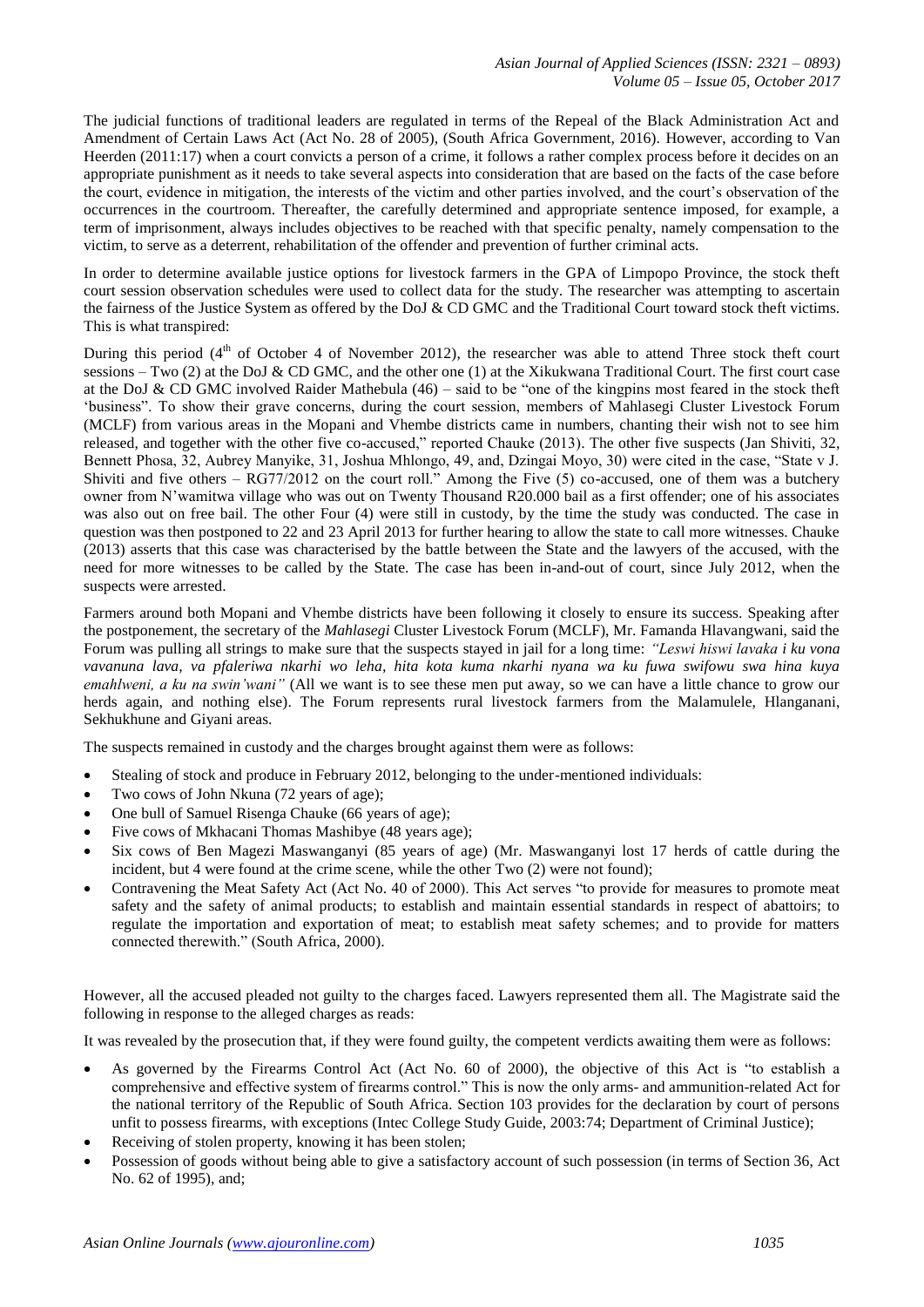Acquiring or receiving stolen property without having reasonable cause to believe that the person disposing of the property is the owner, or duly authorised by the owner (in terms of S37, Act No. 62 of 1955) – Section 260 (Joubert, 2009: 279).

The second case involved Akani Boswel Nkuna (RG 79/2011). This case was over a dispute of ownership of Two (2) cattle. Of his Eleven (11) cattle stolen in 2011, the complainant in question only managed to recover Two (2) cattle in dispute, before the court adjourned. The accused person over-branded the Two (2) cattle in dispute. The offender over branded the cattle in dispute to defaced the original brand by putting his own mark. This case was scheduled for 13 May 2013 to hear further State evidence.

#### *4.2 Processes of Traditional Court towards stock theft cases*

| <b>Stolen stock</b>                                                                                                                                                                                                 | No. of victims                 | Verdict given                                                                                                                                                                                                                                                                                                                                                                                                                                                                                                                                                                                                                                                                                                                                                                                                                                                                                                                                                                                                                                                                                                                                                                                                                                                                                              |
|---------------------------------------------------------------------------------------------------------------------------------------------------------------------------------------------------------------------|--------------------------------|------------------------------------------------------------------------------------------------------------------------------------------------------------------------------------------------------------------------------------------------------------------------------------------------------------------------------------------------------------------------------------------------------------------------------------------------------------------------------------------------------------------------------------------------------------------------------------------------------------------------------------------------------------------------------------------------------------------------------------------------------------------------------------------------------------------------------------------------------------------------------------------------------------------------------------------------------------------------------------------------------------------------------------------------------------------------------------------------------------------------------------------------------------------------------------------------------------------------------------------------------------------------------------------------------------|
| 4 goats. (Researcher's note: And<br>again, 1 of her donkeys, together<br>with her friend's3 donkeys, were<br>missing at the time of conducting<br>the study. She alleged that they<br>were also stolen).<br>7 goats | $\mathbf{1}$<br>$\overline{2}$ | Verdict by the Traditional Authority: The accused<br>alleged that he bought them in the neighbouring<br>villages. However, he failed to produce the receipts of<br>such. And then he was ordered to compensate the<br>victims in question, he only managed to compensate<br>victim No. 1 with two goats, victim No. 2 with Seven<br>goats and victim No. 3 with six cattle. After the victims<br>asked the court to compensate them with goats, not<br>with money.                                                                                                                                                                                                                                                                                                                                                                                                                                                                                                                                                                                                                                                                                                                                                                                                                                         |
| 6 cattle                                                                                                                                                                                                            | 3                              | The accused woman was ordered by the traditional<br>court to pay 30 thousand rands to the complainants in a<br>10- months period and handed a 1-year community<br>service sentence. At the time of conducting the<br>research, it was revealed that she was paying Three (3)<br>Thousand Rands<br>(R3000.00)<br>per month.<br>The<br>researcher's reliable source said that he is related to the<br>accused: "she is a business woman operating in<br>catering, tent hire, loan shark, and she has a nice house<br>and a beautiful home," he said. She used her bakkie to<br>transport the meat to the destination (Makgagapatse),<br>the targeted women sell meat at pension point they<br>thought she was going to buy; in turn, she called our<br>Traditional Authority to ask about the validity of the<br>meat. As a prominent member of the community, who<br>works closely with the Traditional Leader, this case was<br>brought to our attention, and I had to commence with<br>the investigation.<br>"After 4 sleepless nights, I discovered my sister was the<br>perpetrator of this crime. Moreover, I arrested her on<br>the spot.<br>About the sentence, he said that "she did make a<br>mistake, we are only correcting her mind; I guess she<br>will be sorry and start respecting others." |

| <b>Table 3:</b> Result from the Traditional Court cases |
|---------------------------------------------------------|
|                                                         |

Source: Researcher's illustration (2012-2014).

The table above indicate that the traditional system has proved to be more efficient and easily accessible. Matters of stock theft are dealt with in a short space of time as compared to the procedure that may need to be followed should such matters be referred to the local police station. Considering the procedure of how investigations are conducted at the station level, for instance, opening a "docket", collecting evidence and interviewing witnesses as well as ultimately referring the matter to court, this may take longer than when matters of such nature are dealt with by the traditional court. Despite the traditional court's accessibility and efficiency, the main question remains: "is the traditional court conducted in a just and fair manner when prosecuting cases of stock theft?" In endeavouring to provide a convincing answer to this question, it is important to relate to the proviso of section 35 (3) of the Constitution, which provides that every accused has a right to a fair trial.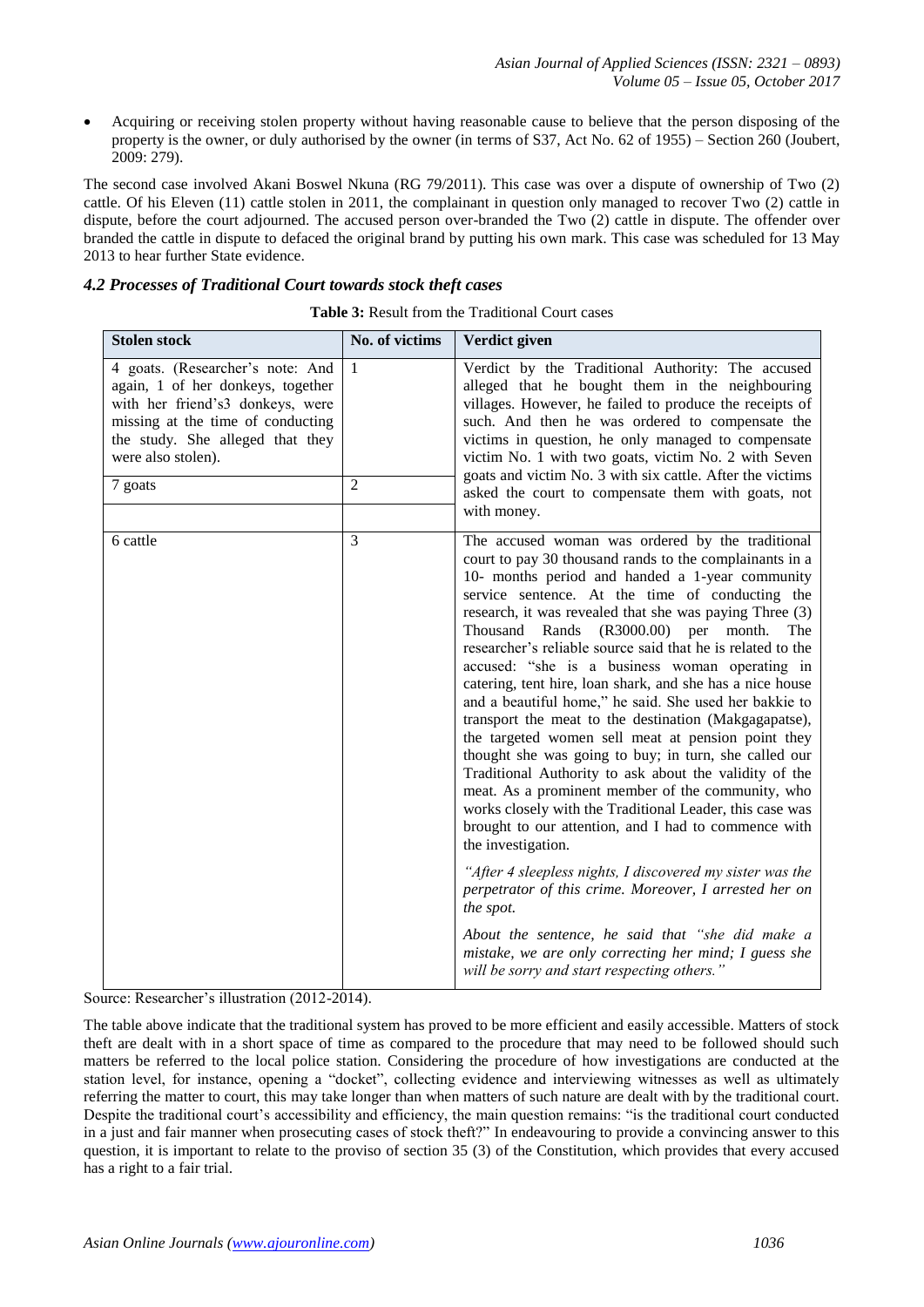There are number of elements which paint a complete picture of a fair trial, and such are entrenched in section 35(3)(a)-(o). Before the contention of perceptions in paragraphs to follow, is section 35 even applicable or binding the traditional court? This is an essential question to answer in as far as justice is concerned.

It is law and implemented as such in Makosha and Xikukwana villages that prior the initiation of the prosecution or trial process, a prescribed fee of R200.00 has to be paid by the accused person. This, by implication, raises a concern as to whether the accused has admitted guilt before being tried or not. Being an accused of Stock Theft in the-said villages, it leaves the affected parties with no choice but to pay the fee. In the process of being tried, should the accused found not to be guilty, it is unquestionable that such party will receive their money back.

To point out one of the few elements to a fair trial, the author refers to subsection (o) which expressly stipulates that the accused person has the right to appeal to, or review by, a higher court. Traditional Courts are administered by the *Indunas*, who are representatives of the Chief. In this regard, the Chief is positioned at a higher level than the *Indunas*. The understanding should be, should the accused person be not satisfied with the decision taken against them by the *Indunas*, an opportunity should be afforded to have their case referred to a higher level, which is the Chief. This would serve justice and the procedure would be fair as well. However, this appears not to be the case. In the process of being tried by the *Induna* and his/ her associates, the accused person has no right to appeal such decision. The accused person is left with no choice but to pay the bill.

From the above argument, the question is, '*Is justice only done or seen to be done?'* This remains an unanswered question which depends on the villagers' level of satisfactory by the *Indunas* decision. It is again a question of law, which then addresses fairness in the process, whether the scale used to judge or take decision is based on balance of probabilities or beyond reasonable doubt as is a prerequisite in criminal cases. The existing void due to the ignorance of such legal technicalities raises eyebrows if indeed the traditional courts promote fairness.

Furthermore, the manner in which evidence is tendered at this court is more or less similar to the procedure followed by our Parliament in passing or adopting a particular proposed idea, the so-called majority rule. Often times the accused person would be found guilty of stock theft simply because the majority of the court attendants strongly believe that he/she has committed the crime. Irrespective of how technical the accused may endeavour to convince the court that he/she has not committed the crime, the majority believe would always be an influencing factor. This has been found to be a challenge in cases of stock theft wherein more than one accused is involved. Isolating the true perpetrator in the event has always seen to be difficult. It has become an accepted norm that all accused would be sanctioned equally. This is so done despite assessing the degree of the accused involvement in the commission of the crime. Codification of laws by the local traditional authorities is the route to take in this regard. Customary laws should be applied subject to the Constitution.

Fairness in conducting the traditional trial should be upheld. In as much as the traditional courts are accepted and seemingly, appears to be working well for the Makosha and Xikukwana residents, the basic human rights as entrenched in the Constitution should not be infringed in any way.

# *4.3 Magistrate and Traditional Court approaches to stock theft cases: Comparative views*

The South African courts of law and the South African Police Service (SAPS) are part of the South African Criminal Justice System (CJS) that aims at maintaining order in society by preventing and controlling crime and criminal conduct, (Van Heerden, 2011). Section 165 of the Constitution of the Republic of South Africa, 1996, provides that the judicial authority of the Republic be vested in the courts. Section 165 also protects the independence, impartiality, dignity, accessibility and effectiveness of the courts to the extent that an order or decision issued by a court binds all persons to whom and organs of state to which it applies. South Africa is a constitutional state with separation of powers between the legal and executive authorities. All, which must pass, muster with the Constitutional Court, which is the ultimate court of appeal on legislation. South Africa's legal system is based on Roman Dutch law (South African Business, 2012/13).

In terms of section 165 (1) of the Constitution, the judicial authority of the Republic of South Africa, 1996 vests authority in the courts established by the Constitution, and any other law. Section 165(2) of the Constitution requires the judiciary to be independent and impartial, and subject only to the Constitution, and the law. In terms of section 34 of the Constitution, every person shall have the right to have justifiable disputes settled by a court of law, or, where appropriate, another independent, impartial forum. It is, therefore, the constitutional right of a person to seek relief from the courts (Fouché, 2007). However, what the law provides is totally the opposite in DoJ & CD: GMC. Upstanding and trustworthy livestock farmers as being guilty of stock theft portray the accused in question. The researcher agreed with this assessment during the court proceedings, for example; that they were, indeed, guilty before the public eye.) It should,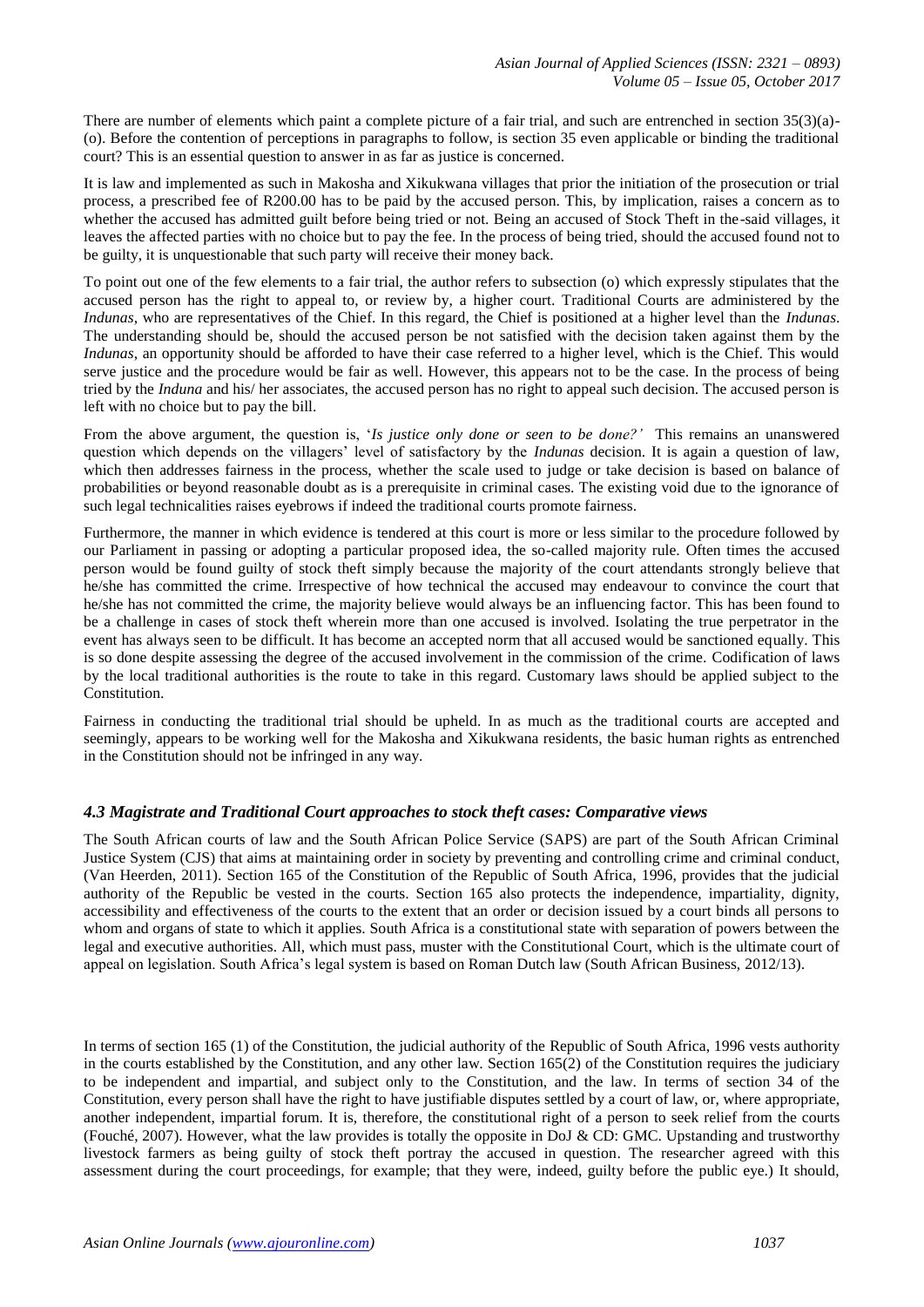however, be emphasised that it is not the community that deliver the verdict. Having said that, declaring someone guilty in the public arena is easy, but, in terms of Section 35 (3) of the Constitution of Republic of South Africa, 1996, every accused person has the right to a fair trial, which includes the right to be presumed innocent until proven guilty, remain silent, and testify during the proceedings. They still believe that their duty is to present themselves, and attend court.

Based on the presentations in court of the legal representatives of the accused, it was apparent that their duty was to find weaknesses in the evidence presented by the witnesses. Such evidence is, then, deemed inadmissible before the court. Often times, the witnesses and the-said victims fail to provide evidence that could prove their allegations irrefutably.

Thus, the witnesses demonstrate their frustration, no solid evidence is rendered, and they end up relying on the investigation conducted by the Giyani SAPS STU, and the colour of their stock, including injuries, wounds, the horns and spots, basing their conclusion on the fact that *'if something belongs to you, it is easy to identify it'*. The researcher thinks this is not enough to prove their case before the court, let alone, win a case. What also emerged during the court proceedings was the level of education of the livestock owners as witnesses and victims of this crime. Some, like Mr. Ben Magezi Maswanganyi, who lost 17 herds of cattle at that time, had formal education only up to Grade 2. So, the-said witnesses are, sometimes, treated with disdain, partly on account of their level of education.

In cases that involve forensic evidence, it can be conclusively proven that the crime was committed. In such instances, the experts' findings were submitted as evidence, and the investigators acknowledged the potential importance of such evidence. In addition, the prosecution presented such evidence before the court with more confidence.

Despite their denials, regarding the stock theft, the evidence to be presented by May 2013 would prove otherwise. One expected that the accused were up for a hefty sentence, as the Magistrate and the Prosecutor were intent on getting a conviction. However, the defence lawyers were equally competent, and appeared prepared to protect the-said ruthless criminals at all costs. Again, whatever facts are presented before the court, the final decision still lies with the Magistrate. With that said, livestock owners still invest their faith in the Legal Justice System, which has failed them in the past. They are tired of seeing criminals go scot-free, and waiting in vain to get justice. (Cases 1 and 2 were adjourned until April and May 2013). The livestock owners end up physically and emotionally drained, and frustrated that the courts of law are not delivering justice to them.

The performance of the DoJ & CD: GMC in the GPA is known, in terms of disposal of stock theft cases. The efficiency of the-said Magistrates' courts of law in handling stock theft cases is questionable, owing to their inadequate understanding of traditional markings, and colours, that local people are accustomed to using in livestock. Thus, the majority of rural residents argued that customary courts would be best suited to handle stock theft cases, because the *Tihosi* (kings), who preside over such cases in these courts, understand, and have profound knowledge of, livestock and stock theft cases. They further argued that some leeway should be given to stock owners to choose between whether they wanted their cases tried by the Customary courts, or Magistrates' courts, to avoid the loophole of manipulating the whole system, since the Magistrates' courts are not well-versed in matters of stock theft, and are corrupt. In most cases, perpetrators of stock theft engage government in lengthy and expensive cases that waste the tax payers' money, employing sophisticated lawyers who, more often than not, end up winning the cases on technicality grounds. These defence lawyers deploy sophisticated legal jargon that witnesses in stock theft cases – who, in most cases, are uneducated rural dwellers - fail to comprehend. We must not forget that the perpetrators, in most of these cases, are wealthy; so, they can afford to hire shrewd lawyers and advocates, who end up letting them off their crimes. The complexity of the Magistrates' Court procedures, and the involvement of defence lawyers, prevents justice from prevailing in stock theft cases.

Livestock farmers in Giyani acknowledged the inadequacies that the courts are faced with in dealing with stock theft cases. Therefore, in stock theft cases, courts should be provided with assessors who have vast knowledge of such issues. The victims of this crime should, also, know the procedures to follow, if they decided to follow an appeals route.

# **5. RECOMMENDATIONS**

Based on the research findings of this paper. The following recommendations are made for considerations by the available court options in the GPA, rural livestock farmers, local police station commander and STU's commander:

 For practical guidelines and operations, the paper recommend that for stock theft cases to be finalised speedily by either of the available courts, the process integrated with the new Case Flow Management System as implemented by the South African judiciary should form part of resolute solution. This system is believed to ease the burden on court rolls and reducing the previous long wait for cases to be heard in court, while placing more emphasis on the assignment and allocation of cases to a judicial officer at the earliest opportunity and placing responsibility of managing the flow of cases in an efficient and effective manner to ensure its speedy finalisation. This system is enjoying notable successes in Botswana and United States respectively. This will obviously encourage the rural livestock farmers to lay stock theft charges. The courts should avoid constant remands and the officials attached to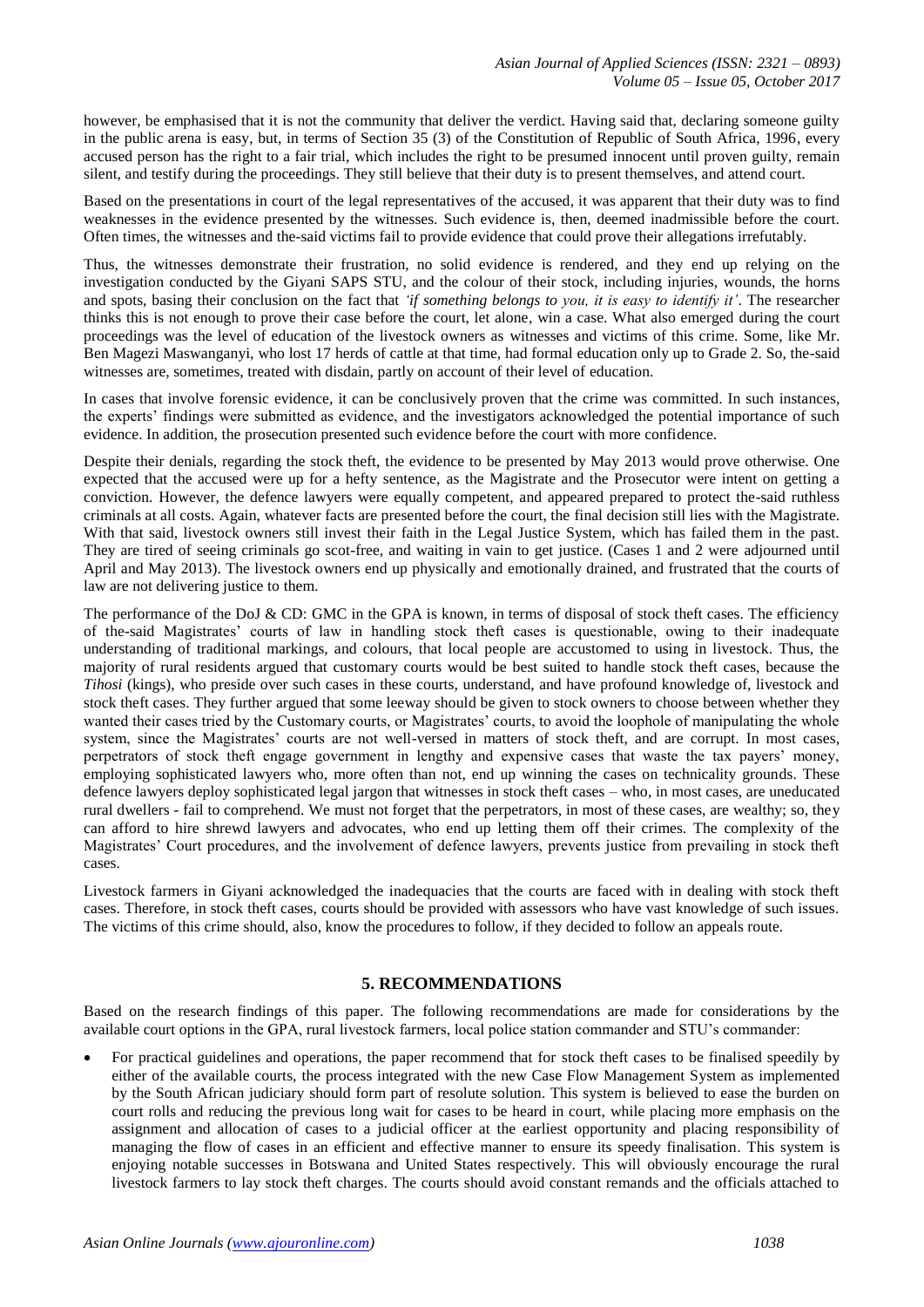the DoJ & CD: GMC should focus their energies on improving their skills through training initiatives and skills transfer to the local traditional leaders on how to respond and deal with stock theft cases; and

 The relevant stakeholders; livestock farmers and the available court system should be made aware of the difficulty of prosecuting stock theft cases within rural settings as well as the contributing factors to this scourge, for example; establishment of ownership of unbranded livestock, possession and control on the part of stock thieves. Furthermore, all role-players in the CJS should find ways to improve and expedite the handling of stock theft cases. The possibility of including forensic investigation, such as the use of DNA in combating and prevention of stock theft by the SAPS Stock Theft Units should receive greater support in this regard. Thus, there must not be an overreliance on SAPS STUs to combat and prevent stock theft in the GPA as they cannot do this in isolation with the relevant parties. Station commissioners and STUs commander must encourage all police members and rural livestock farmers to be vigilant for stock theft and assist in the detection of stock theft, for example; conducting of permits checks while livestock is transported and verifying livestock ownership. To this course, the Road Traffic Inspectorate (RTI) and Society for the Prevention of Cruelty to Animals (SPCA) should also be requested to monitor stock movements and conduct checks. The issue of justice on stock theft is a serious one and further extensive research is needed in order to address, combat, prevent and understand future interventions and occurrences of this scourge.

#### **6. CONCLUSION**

*Hiswona, vayivi va swifuwo va rhambana, vana seketelo wa nawu, vaswitiva vata hlula hambi nandzu wo tika kanjhani* (Yes, the stock thieves recruit one another, and they have the support of the judicial system, knowing they will win the case, despite the seriousness of the said case). This paper explored the available justice choices for rural livestock farmers; by using qualitative research approach. Specifically, the paper provided an in-depth profile of rural livestock farmers in the GPA regarding the selected courts deliberations to determine what can possibly motivate livestock farmers to opt for either of courts. Their chosen options were assessed, challenges experienced were espoused, and the importance of adopting a certain court system was highlighted.

A major finding of this paper was that most participants have a favourable perception about the operations of the local traditional courts in solving stock theft cases speedily, they lost trust and hope on the DoJ & CD: GMC functioning leading to their less participation in the process. It was also revealed that the experienced low conviction rates, constant remands and high numbers of unsuccessful prosecutions for stock theft cases discouraged them from laying charges thereof.

In order to address the current practices, especially the work of the available court systems for the rural livestock farmers to ensure effective prosecutions, the following should be considered. There is need for an outreach and community liaison practices, which should form part of stock theft solution. It remains evident on this paper that the DoJ & CD: GMC's design and administrative structures is not adequately flexible and lack commitment to respond to emerging stock theft problems identified by the rural livestock farmers specifically. Therefore, the researcher suggest for the collaborative efforts between the identified courts, this can see the establishment of the 'Community Court' in the GPA; this should interfaces with the community through a number of mechanisms, one of which should be its informal advisory committee led by the DoJ & CD: GMC. The committee should consists of: representatives from the Court, including the magistrate or the judge; the Chairperson of the Community Policing Forum (CPF), Senior public prosecutor(s) as well as; representatives from each of the local CPFs who should sit on the advisory committee for CPF; police; representatives from the rural livestock farmers and from business associations such as butchery owners that are actively involved to address the grassroots of this problem. The matters not solved adequately at traditional court should be transferred to the DoJ & CD: GMC urgently and the rural livestock farmers should be clearly educated about the available justice options.

#### **7. ACKNOWLEDGEMENT**

The researcher would like to say thank the Giyani SAPS STUs officials, rural livestock farmers in Makosha and Xikukwana Villages respectively and the officials attached to the DoJ & CD: GMC for participating in this paper. Your efforts are much appreciated.

#### **8. REFERENCES**

- Clack, W, J. 2013. The extent of stock theft in South Africa. *Acta Criminologica: Southern African Journal of Criminology 26(2).*
- Chetty, K.D & Fouche, M.A. 2007. *The South African judiciary in: Legal principles of contracts and commercial law*. In Fouche M.A. (ed**)**. revised 6th ed. LexisNexis: Durban.
- BUREAU FOR FOOD AND AGRICULTURAL POLICY. 2012. Bureau for Food and Agricultural Policy Baseline Agricultural Outlook 2012-2021.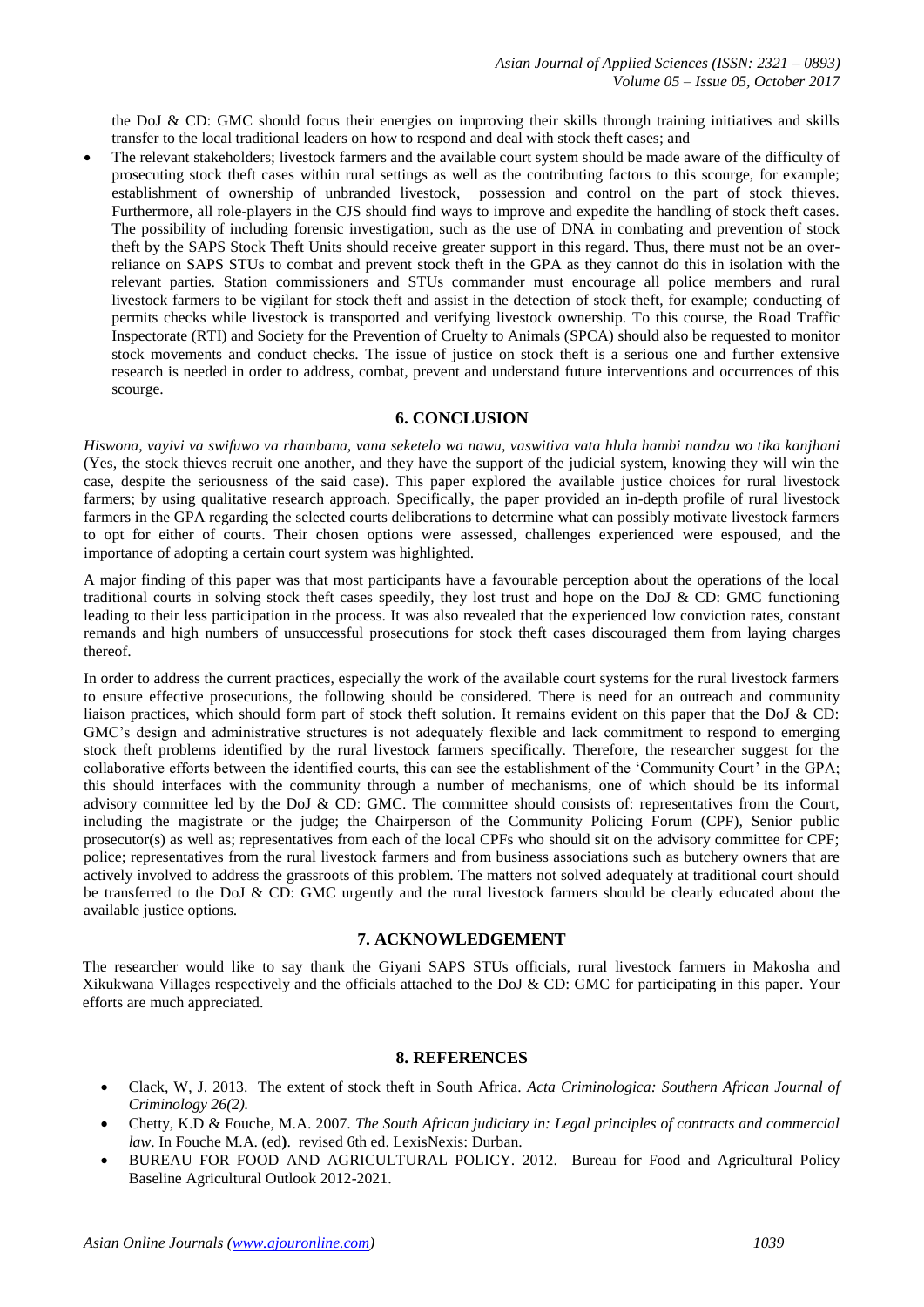- CHAUKE, O. 2010. *Community catches herdsman out.* Capricorn Voice [Online]. Available from: http://www.capricornvoice.co.za/index.php?option=com\_content&task=view&id=3543&Itemid=122 [Accessed: 29/06/2012].
- CHAUKE , O. 2013. *State calls more witnesses in the stock theft case*. Limpopo Mirror Northern News [Online]. Available from: http://www.bulletin.us.com/details/15-04 2013/state\_calls\_more\_witnesses\_in\_the\_\_stock\_theft\_case/18540. [Accessed: 25/06/2013].
- CHIKAZUNGA, D & PARADZA, G. 2012. *Can smallholder farmers find a home in South Africa's food-system? Lessons from Limpopo Province*. Plaas, Institute for Poverty, Land and Agrarian Studies, 22 Jun [Online]: Available from: http://www.plaas.org.za/blog/can-smallholder-farmers-find-home-south-africa%E2%80%99sfood-system-lessons-limpopo-province#sthash.NuukoAYN.dpuf. [Accessed: 2016/02/02].
- *CRIME HUB/ INSTITUTE OF SECURITY TUDIES [ONLINE].* 2013. The Definitions of Crimes used to compile the crime statistics / stock theft. Available from: http://www.issafrica.org/crimehub/page.php?page=1000046. [Accessed on 25 February 2013].
- *CRIME STATS SOUTH AFRICA [ONLINE].* 2015. Property-related crimes Stock theft. Available from: <http://www.crimestatssa.com/provinceselect.php?sortorder=&ShowProv> ... [Accessed: 2015/01/21].
- DEPARTMENT OF AGRICULTURE, FISHERIES AND FORESTRY. 2012. *Trends in the Agricultural Sector*. Department of Agriculture Fisheries and Forestry.
- DOOREWAARD, C. 2015. Livestock theft: An analysis of the perpetrator Part 1. Servamus Community-Based Safety & Security Magazine, March. Vol 108 (3): 52-53.
- DOOREWAARD, C. 2015. *Livestock theft: An analysis of the perpetrator – Part 2*. Servamus Community-Based Safety & Security Magazine, April. Vol 108 (4): 52-53.
- GELDENHUYS, K.2012. *Community policing project: Branding of cattle at Ntunjambili, KZN in: Stock Theft workshop in Pretoria*. Servamus – Community-Based Safety and Security Magazine, June: 41-41.
- GELDENHUYS, K. 2010. *Stock Theft – and what owners can do to protect their stock*. Servamus Community Based Safety & Security Magazine, November: 38-41.
- GELDENHUYS, K.2012**c**. *Stock theft workshop in Pretoria*. Servamus Community-Based Safety & Security Magazine, June: 40.
- JOUBERT, J.J. (Ed). 2009. Criminal procedure handbook. Claremont: Juta & Co.
- KUBHEKA, A. 2015. *New hope for drought-hit KZN farmers*. November, 30, East Coast Radio [Online]. Available from: https://www.ecr.co.za/news-sport/news/new-hope-drought-hit-kzn-farmers/. [Accessed: 2015/12/02].
- *KWAZULU-NATAL DEPARTMENT OF COMMUNITY SAFETY & LIAISON. STOCK THEFT IN KWAZULU-NATAL [ONLINE]*. 2008. Available from:
- www.kzncomsafety.gov.za/.../0/.../STOCK%20THEFT%201%20PDF.pd... [Accessed: 18/02/2016]. MATLALA, M.M. 2012. The use of the Automated Fingerprint Identification System to improve the quality of service rendered by the South African Police Service on the East Rand. Unpublished dissertation, Department of Police Practice. University of South Africa: Pretoria.
- MAPHOLI, O. 2015. *Animal genetics - Animal Breeding and Genetics Programme.* Available from: http://www.arc.agric.za/arc-api/Pages/Animal-Genetics.aspx. [Accessed: 11/05/2015].
- MARÉ, J. 2014. *Play your part to curb stock theft*. Available from: http://www.georgeherald.com/news/News/Agri%20Focus/87613/Play-your-part-to-curb-stock-theft. [Accessed: 20/01/2014].
- MARCKWARDT, A.H., CASSIDY, F.G & MCMILLAN, J.G. 1995b. *Livestock*. Webster comprehensive dictionary international edition. Volume one. Chicago: J.G. Ferguson Publishing Company.
- MARCKWARDT, A.H., CASSIDY, F.G & MCMILLAN, J.G. 1995a. *Livestock*. Webster comprehensive dictionary international edition. Volume two. Chicago: J.G. Ferguson Publishing Company.
- *PARLIAMENT MONITORING GROUP [ONLINE].* 2010. Parliamentary monetary group. An overview of stock theft in South Africa. Meeting report from, 25 May 2010. Available from: [http://www.pmg.org.za.](http://www.pmg.org.za/) [Accessed: 2015/01/25].
- POULTON, C., TYLER, G., HAZELL, P., DORWARD, A., KYDD, J & STOCKBRIDGE, M. 2008. *All-Africa Review of Experiences with Commercial Agriculture Lessons: from Success and Failure*. Background paper for the Competitive Commercial Agriculture in Sub–Saharan Africa (CCAA) Study. Available from: http://siteresources.worldbank.org/INTAFRICA/Resources/257994-1215457178567/CCAA\_Success\_failure.pdf. [Accessed: 2016/02/02].
- RED MEAT PROCEDURE'S ORGANISATION. 2012. Red Meat Producers Organisation Business Plan and Budget for Production Development: 2012-2014.
- SCHOLTZ, M.M & BESTER, J. 2010. The effect of stock theft and mortalities on the livestock industry in South Africa. Peer-review paper 43rd Congress of the South African Society of Animal Science.
- SITOLE, A. 2015. Farmers hit by stock theft. Drum News. July 2. 182:92-93.